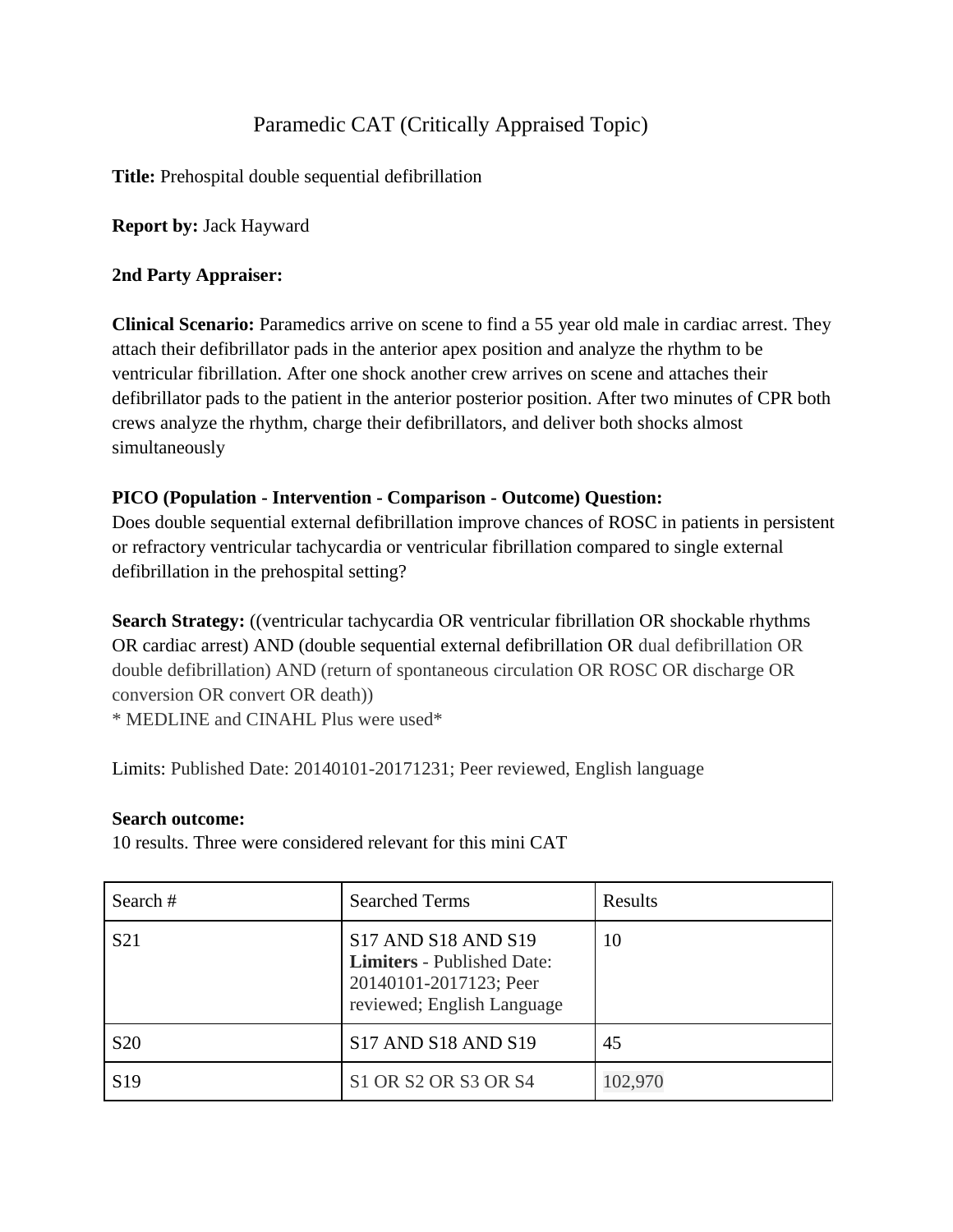| S18             | <b>S5 OR S6 OR S7</b>                                                  | 486       |  |  |
|-----------------|------------------------------------------------------------------------|-----------|--|--|
| S17             | S8 OR S9 OR S10 OR S11 OR<br>S12 OR S13 OR S14 OR S15<br><b>OR S16</b> | 2,358,129 |  |  |
| S16             | "death"                                                                | 867,833   |  |  |
| S15             | "decreased mortality"                                                  | 68,460    |  |  |
| S14             | convert                                                                | 40,763    |  |  |
| S13             | "conversion"                                                           | 181,938   |  |  |
| S <sub>12</sub> | "discharge"                                                            | 220,907   |  |  |
| <b>S11</b>      | "survival"                                                             | 1,095,282 |  |  |
| S <sub>10</sub> | "positive outcomes"                                                    | 192,677   |  |  |
| S9              | "ROSC"                                                                 | 2,001     |  |  |
| S <sub>8</sub>  | "return of spontaneous<br>circulation"                                 | 2,940     |  |  |
| S7              | "double defibrillation"                                                | 185       |  |  |
| S <sub>6</sub>  | "dual defibrillation"                                                  | 309       |  |  |
| S <sub>5</sub>  | "double sequential external<br>defibrillation"                         | 10        |  |  |
| <b>S4</b>       | "cardiac arrest"                                                       | 38,727    |  |  |
| S <sub>3</sub>  | "shockable rhythms"                                                    | 477       |  |  |
| S <sub>2</sub>  | "ventricular fibrillation"                                             | 43,029    |  |  |
| S <sub>1</sub>  | "ventricular tachycardia"                                              | 41,878    |  |  |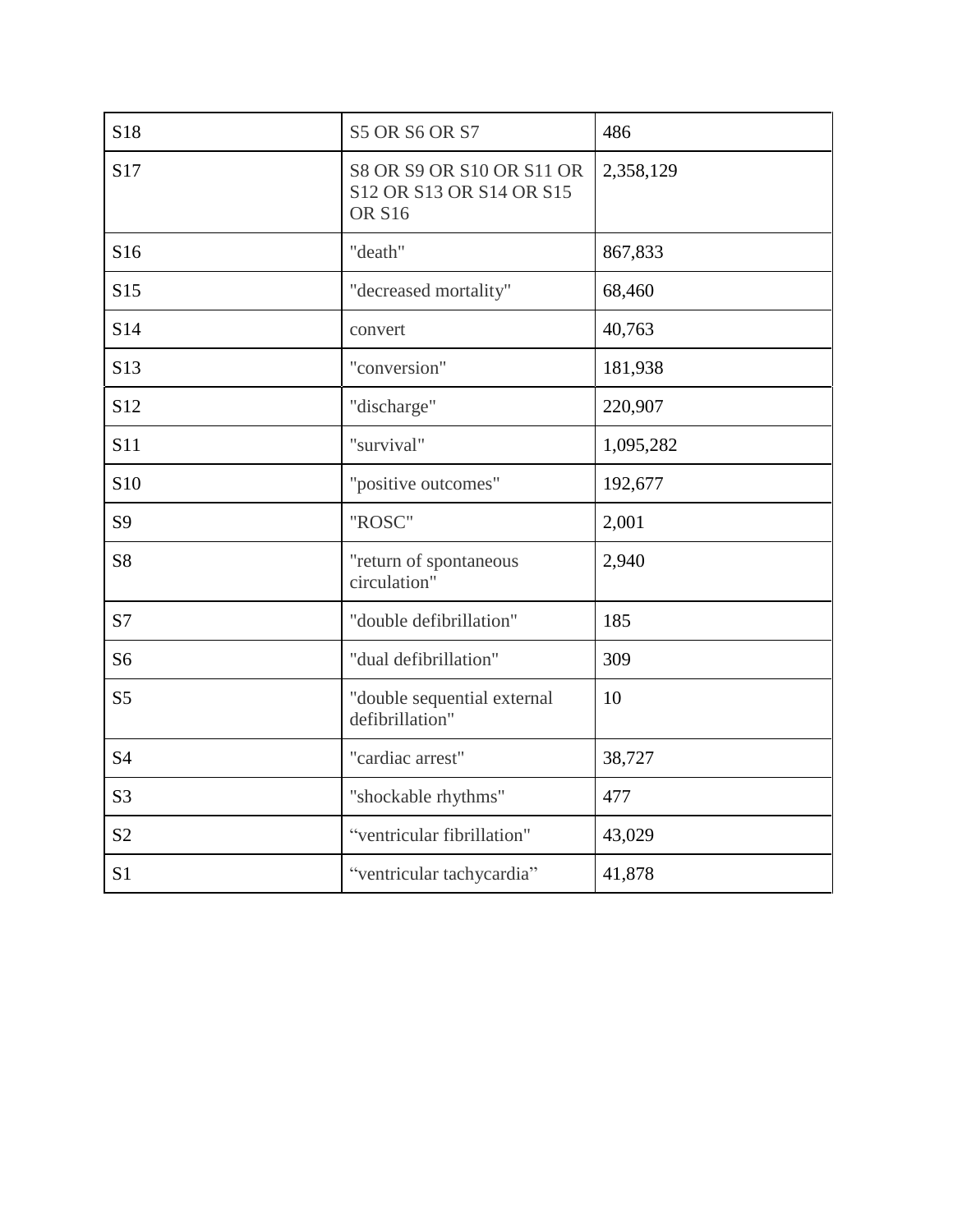# **Relevant papers:**

| <b>Author, Date</b>     | <b>Population: Sample</b><br><b>Characteristics</b>                                                                                                                 | <b>Design</b><br>(LOE)              | <b>Outcomes</b>                                                                                                                                                                                              | <b>Results</b>                                                                                                                                                                                                                                                                                  | <b>Strengths/Weaknesse</b><br>S                                                                                                                                                                                                                                                                                                                              |
|-------------------------|---------------------------------------------------------------------------------------------------------------------------------------------------------------------|-------------------------------------|--------------------------------------------------------------------------------------------------------------------------------------------------------------------------------------------------------------|-------------------------------------------------------------------------------------------------------------------------------------------------------------------------------------------------------------------------------------------------------------------------------------------------|--------------------------------------------------------------------------------------------------------------------------------------------------------------------------------------------------------------------------------------------------------------------------------------------------------------------------------------------------------------|
| Cortez et al<br>(2016)  | 12 patients were<br>treated with pre<br>hospital double<br>sequential<br>defibrillation<br>- City of Columbus,<br>division of fire                                  | Retrospective<br>chart review       | - Return of<br>spontaneous<br>circulation.<br>- Conversion<br>from VF<br>- Hospital<br>discharge<br>- Cerebral<br>performance<br>category score                                                              | $-$ In 12<br>patients,<br>return of<br>spontaneous<br>circulation<br>was<br>achieved in<br>3(25%)<br>- 9 patients<br>were<br>converted<br>out of<br>ventricular<br>fibrillation<br>- 3 patients<br>were<br>discharged<br>- 2 patients<br>received a<br>good<br>cerebral<br>performance<br>score | <b>Strengths</b><br>- Looked at multiple<br>outcomes related to<br><b>ROSC</b><br>Weaknesses<br>- Small sample size of<br>12 patients treated<br>with double sequential<br>defibrillation. This will<br>give a higher<br>percentage of ROSC<br>then if the sample size<br>was much larger<br>- No comparison to<br>single external<br>defibrillation records |
| Ross et at<br>(2016)    | 50 patients were<br>treated with double<br>sequential<br>defibrillation<br>- Large urban fire<br>based EMS system<br>out of hospital<br>cardiac arrest<br>database  | Retrospective<br>cohort<br>analysis | Neurologicall<br>y intact<br>survival<br>defined as<br>cerebral<br>performance<br>category score<br>of 1 and 2<br>- ROSC<br>- Survival to<br>hospital<br>admission<br>- Survival to<br>hospital<br>discharge | - 3 patients<br>had a<br>successful<br>score on the<br>cerebral<br>performance<br>category<br>- 14 patients<br>had ROSC<br>- 16 patients<br>survived to<br>hospital<br>- 4 patients<br>survived<br>hospital<br>discharge                                                                        | <b>Strengths</b><br>- Took into account for<br>many factors such as<br>bystander CPR<br>- Largest population<br>size found<br>Weaknesses<br>-Observational study<br>that is prone to<br>selection bias<br>- Large EMS system<br>with many ALS<br>medics. Ambulances<br>are equipped with two<br>defibrillators                                               |
| Cabañas et al<br>(2015) | 10 patients were<br>treated with double<br>sequential external<br>defibrillation<br>- Urban/suburban<br>emergency medical<br>service system with<br>a population of | Retrospective<br>case series        | - VF<br>conversion<br>- Survival to<br>dispatch<br>- ROSC                                                                                                                                                    | - Converted<br>VF in 7<br>patients<br>(70%)<br>- 3 patients<br>had ROSC<br>- No patients<br>survived to                                                                                                                                                                                         | <b>Strengths</b><br>- Recorded number of<br><b>DSED</b> shocks were<br>delivered<br>Weaknesses<br>- Sample size was too<br>small. Resulting in                                                                                                                                                                                                               |